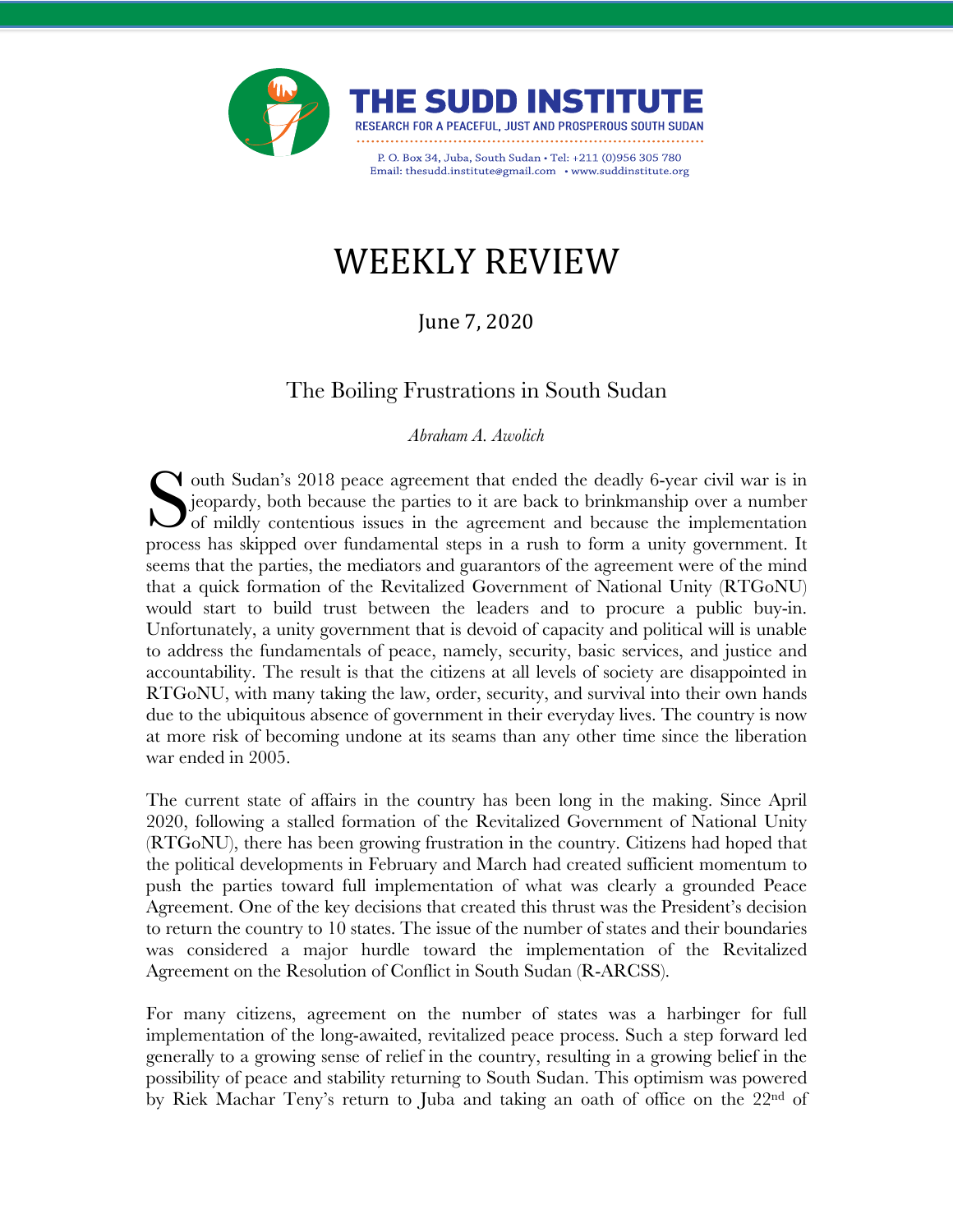February 2020 as First Vice President of the Republic, along with the other vice presidents. This prompted the formation of the RTGONU and the institution of a 35 member cabinet, setting the momentum toward peace and stability.

Unfortunately, this optimism didn't take long before it dissipated. The outbreak of the coronavirus disease, the devastating communal violence, the menacing floods, and the government's failed response are getting many citizens worried. This is on top of the fact that the parties to the R-ARCSS, who were moving well, suddenly stopped and reverted back to bickering over non-contentious issues. For example, the parties failed in the last three months to agree on the formation of state and local governments. The talks stalled over the interpretation of the percentage share of responsibility contained in the Agreement. This was reportedly resolved through a press statement released by the Presidency on the 7<sup>th</sup> of May 2020. That same evening, FVP Riek Machar Teny released a contrary statement, dismissing the Presidency's claims of such an agreement. FVP Riek Machar was later relieved as the de facto head of High-level Task Force on COVID-19 and the whole body, which is now practically dead, was reconstituted. Many citizens believe this move was politically motivated. These two events injected poison into an already toxic relationship between the two leaders and prompted fear of the repeat of 2016 incident.

Since then, the parties have gone silent on the implementation of the Peace Agreement, with citizens sometimes only restrained by the focus on COVID19, which is proving to be a good cover for political failures. This silence and lack of clarity on what the parties are doing, the fear of coronavirus, pinching economic situation and lack of steady political leadership have led to growing frustrations in South Sudan. Speaking to citizens on the streets, they feel completely lost and fast losing hope. The optimistic outlook that filled the air in mid-February and March appears to be fast waning. The feeling of a failing peace is beginning to set in, and all of the key indicators suggest that the country is sliding back to instability.

In recent months, there have been reports of an upsurge in communal violence in Bahr el Ghazal, particularly in Tonj, Lakes, Twic, and parts of Western Bahr el Ghazal. There are also reports of communal violence in the Upper Nile region, especially around Unity and Jonglei states. On the 16<sup>th</sup> of May 2020, the Murle attacked Lou Nuer areas, killing over 300 people, many of whom women and children. By the time of writing this review, there are allegations of retaliatory attacks against the Murle by the Lou Nuer and Bor Dinka, a cause for alarm. In recent weeks, there have been violent confrontations between communities in Warrap and Unity states, embroiling soldiers masquerading as cattle raiders, with these attacks and counter attacks reportedly involving the use of heavy artillery and tanks. Attacks and cattle raiding by Bul Nuer of Mayom County, Unity State, in Apuk, Kongor, Lou, and Twic in Warrap State all throughout the month of May, have resulted in countless deaths, massive displacement, loss of cattle and destruction of villages. Unfortunately, it is now reported the attacked communities are preparing themselves to launch revenge attacks on Bul. Lastly, there has been an intensifying confrontation between the NAS, government and SPLM-IO forces around Yei, troubling the recent Rome Declaration.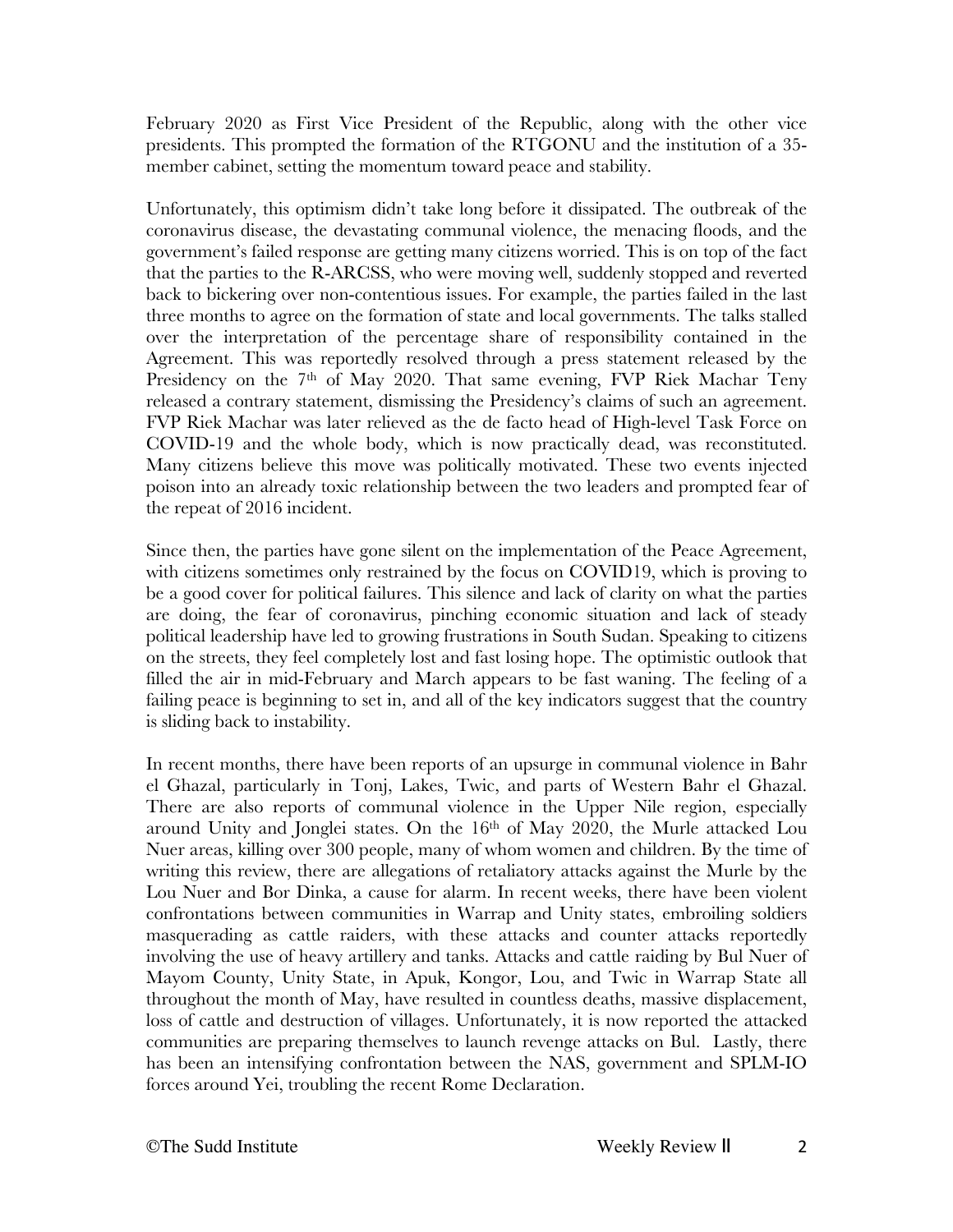We have also been monitoring social media outlets, noticing an upsurge in negative campaigns and hate messages, especially on Facebook and various listservs. We have also noticed reactivation of propaganda websites by the parties and spewing false information intended to fuel discontent and trigger violence. A number of open letters were issued by groups from Equatoria complaining about Dinka cattle herders causing havoc in their areas and warning pastoralists to move back to their places of origin or face the wrath of ordinary citizens in those areas. Due to last year's flooding and growing insecurity and disease in Jonglei, there has been a massive movement of cattle from Jonglei to Equatorias, causing fear and raising tensions in the affected areas. These indicators suggest that South Sudan faces a major risk of a large-scale, spontaneous violence, unless the parties to the Agreement act fast.

South Sudan has never been in a more precarious situation than it is now. The real fear is that violence could actually break out for no apparent political cause and such violence may not be led by the known belligerent parties. It could be triggered by quite a simple issue. The growing uncertainty about the future of the country, the complete absence of political leadership, especially at the grassroots, the growing economic hardships, fear of coronavirus, and lack of hope, are simply hiking the level of frustration in the country. The rapture of violence on the 3rd of June 2020 in Shirkat, a suburb of Juba, is one simple manifestation of the frustrations that are building up in the society. More of these could become regular occurrences in many parts of South Sudan and the absence of state and local governments is a recipe for more discontent and insecurity.

The role of diaspora in fueling violence and financing it is something that should be watched. We have seen prominent members of the diaspora, especially after recent attacks in Lou Nuer areas, reacting and understandably so, in a manner that indicates that they have lost faith in the government and would want to take matters into their own hands to protect the innocent civilians. We have also seen this reaction when Twic State was attacked in May 2019, as well as in Bor in 2014 and 2017. We are now witnessing the same among Equatoria members of the diaspora. This trend suggests that sustained violence could be financed through those channels. This may become common if the belief that the government is unable to protect people continues to be widespread.

The most serious source of discontent is the appearance by the parties and the political leaders not to care about the growing frustrations and lawlessness in the country. Even the international community does not seem to be pushing for the implementation of the Agreement anymore. Inside the country, all of the political actors have gone silent. Even the activists and the church are hardly speaking out about the state of affairs in the country. The abrupt postponement of the National Dialogue Conference adds to the citizens' disquiet about the future of the country. A combination of these conditions paints a depressing image.

To ease the boiling tensions and frustrations, the parties to the R-ARCSS need to demonstrate leadership and rescue the country by implementing at least the key provisions of the Peace Agreement. The parties should renew their spirit of cooperation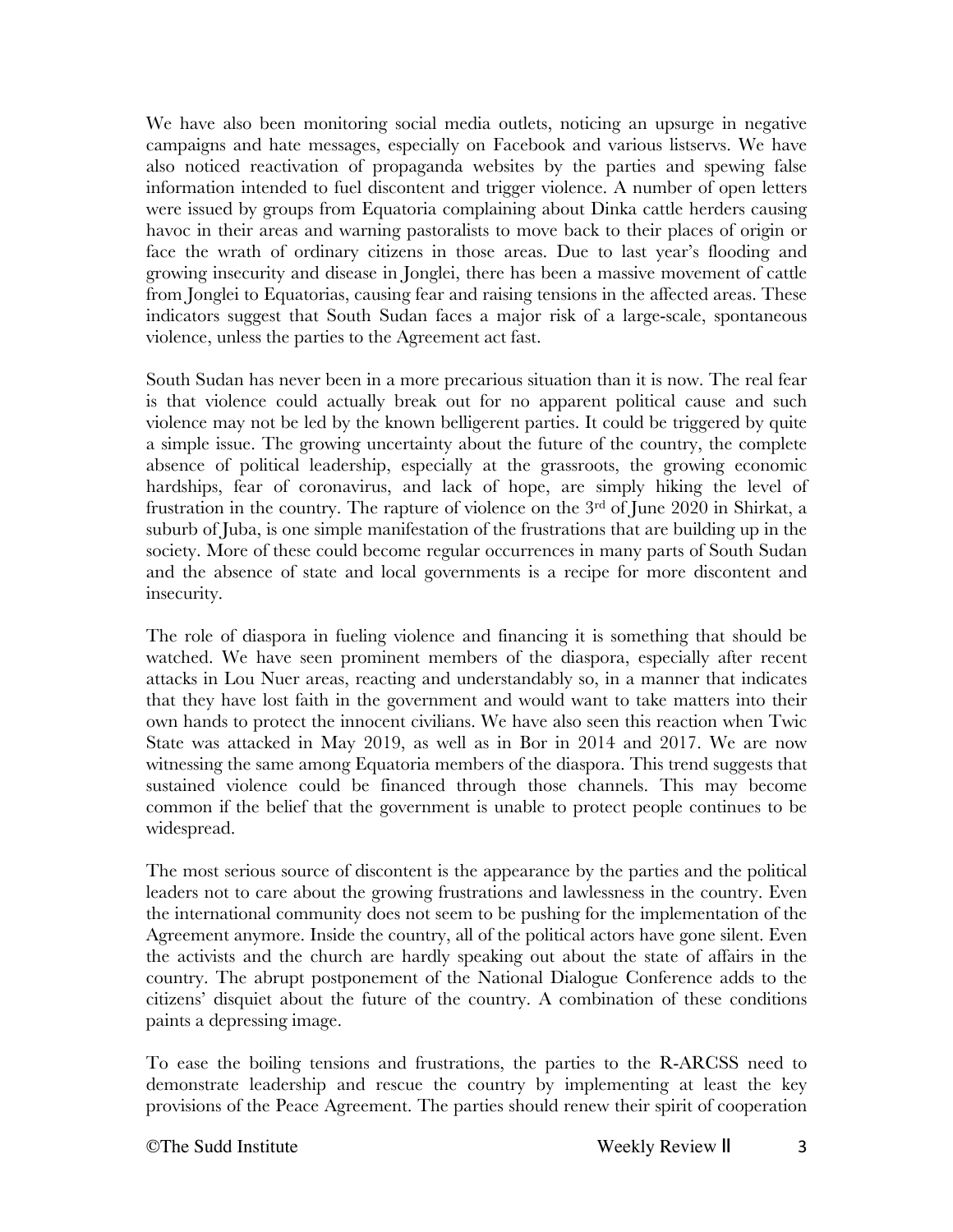and working together as a government in good faith. They should resolve forthwith the issue of states and appoint governors to allow the political process to shift to the states and counties. This could give some hope to the citizens who are yearning for a positive action. The parties should reopen direct talks with the SSOMA through the Rome process and recommit to the cessation of hostilities. The parties, through the RTGONU, need to start peace dividend projects to boost the economy and create jobs for the youth. The RTGoNU should immediately address the communal violence. The parties also need to return to two important agreement items that they have overlooked. The first is the question of security arrangements, the fate of the fighting forces from opposition and the future of military integration. The second is the dissolution and reconstitution of the national legislature. Both of these items were supposed to precede the formation of the RTGoNU. More importantly, the parties need a strong, coordination, communication, and messaging strategy to enable them rebuild citizen's trust and confidence in government.

The political leadership in South Sudan has for years reneged to communicate with the people of South Sudan. Leadership is much more about communication and less about dishing out favors. The citizens should be persuaded to persevere with the situation, made to know and understand the magnitude of the challenges facing the country, and allowed to fully participate in the transitional, political processes. It also involves the government communicating what it is planning to do to alleviate the suffering of the citizens. The government is essentially running out of excuses. With a new dispensation inaugurated, it now needs to act in a manner that is responsive to the aspirations of the citizens to restore hope. The citizens simply seek the government's sustained communication on current affairs and plans.

If the government is unable to communicate, is not able to protect, is not able to provide services, and is virtually absent on the ground, then the importance of the government to the citizens becomes readily questionable. When the citizens seek answers into these laxities but get no response, they get frustrated, subsequently taking their frustrations out on each other or on the government, whichever is the source of provocation.

While political leadership is required, the threats of state plunge into chaos can also be de-escalated by citizens acting responsibly. The peddling of unconfirmed reports of tribal violence and the invocation of tribal identity at every moment of disagreement have made for a very volatile society, one that a government could try to contain but cannot change in short order.

#### **About Sudd Institute**

The Sudd Institute is an independent research organization that conducts and facilitates policy relevant research and training to inform public policy and practice, to create opportunities for discussion and debate, and to improve analytical capacity in South Sudan. The Sudd Institute's intention is to significantly improve the quality, impact, and accountability of local, national, and international policy- and decision-making in South Sudan in order to promote a more peaceful, just and prosperous society.